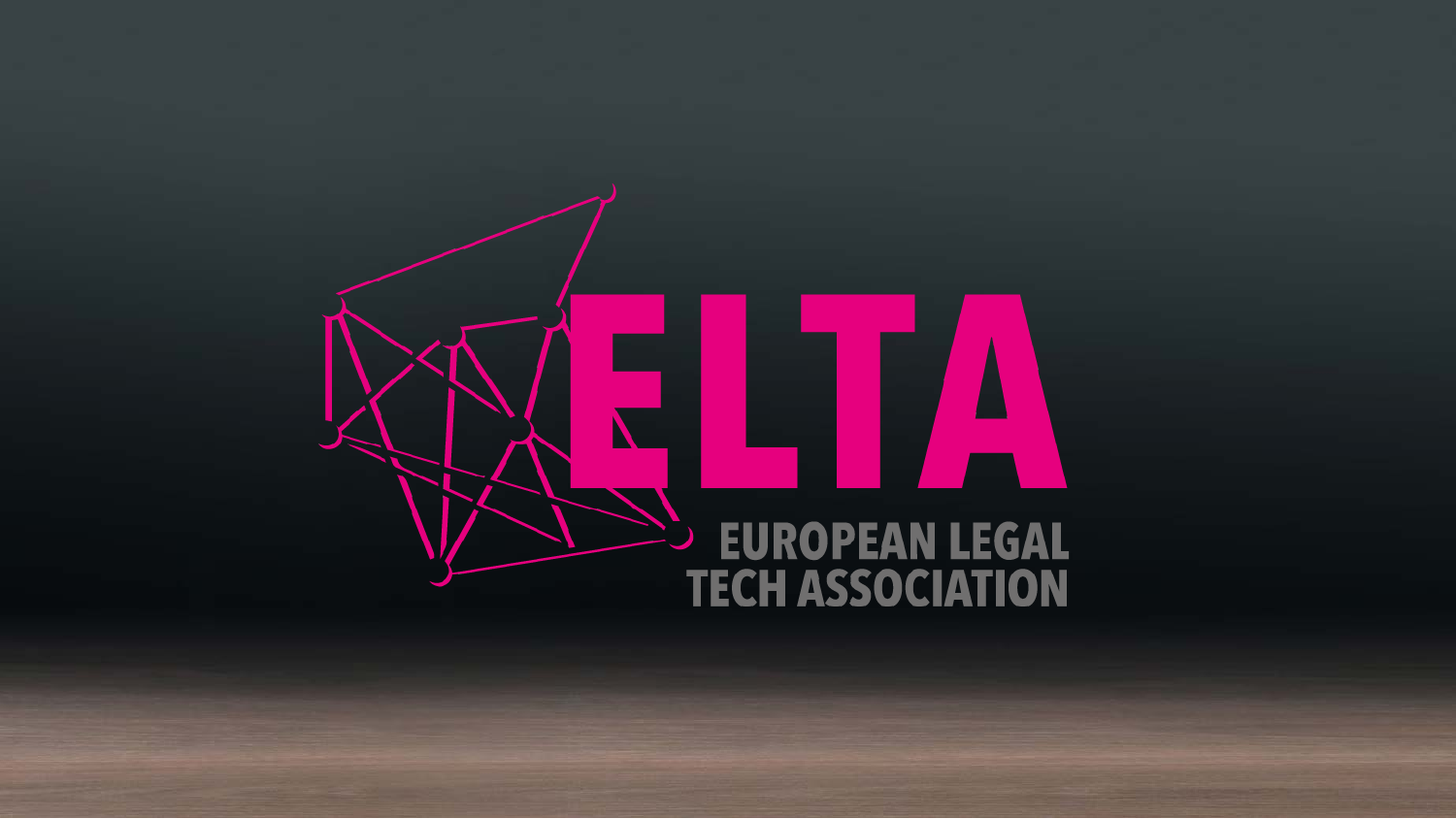

The Association regards itself as a platform specifically for the promotion of knowledge about, and the possible application of technology- and software-supported solutions in the legal market (legal technology) as well as its use within companies, law firms, start-ups, and other initiatives active in this area.

### PLATFORM EUROPEAN NETWORK INCUBATOR



The ELTA's goal is to represent the interests of its members. The ELTA is actively involved in social and political debate in order to speak up for the concerns and interests of its members and to strengthen the position of legal technology in the European legal market. In so doing, the ELTA addresses topics that are relevant for the use and continuous development of legal technology, develops specific proposals, and advocates these vis-á-vis the political sphere, business, media, and society.

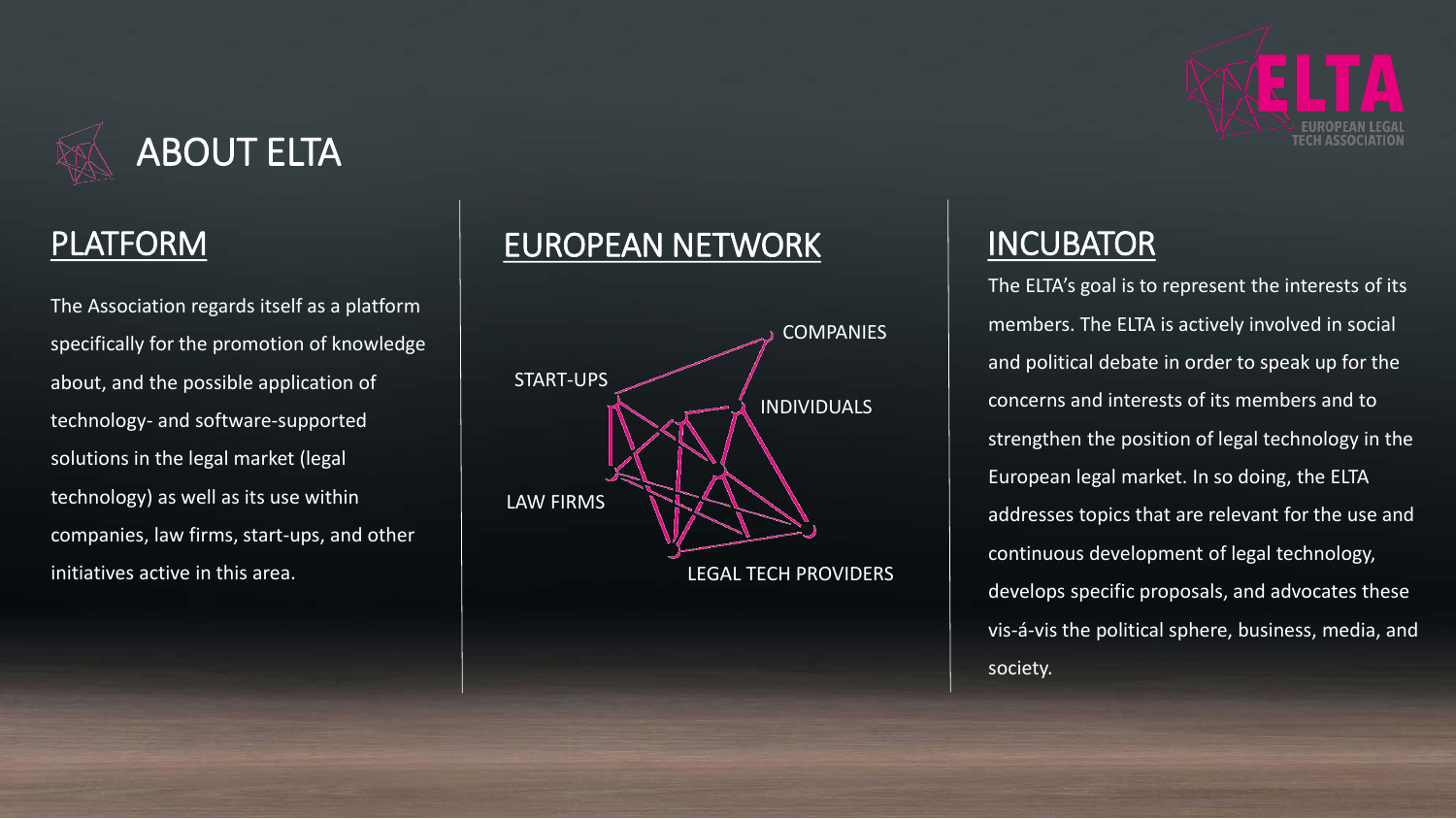

# WHAT DOES ELTA OFFER?

- $\checkmark$  European network of peers
- $\checkmark$  Regional Ambassadors
- $\checkmark$  Networking opportunities, regular events and meetups in European cities
	- $\checkmark$  Annual Legal Tech conference (2018 in Amsterdam)
	- ELTA Live virtual event series
	- $\checkmark$  Hosting or co-hosting of regional meetups
- $\checkmark$  ELTA is actively involved in social and political debate in order to speak up for the concerns and interests of its members and to strengthen the position of legal technology in the European legal market (lobbying)
- $\checkmark$  ELTA Connect: Legal Technology database
- $\checkmark$  Blog and topic-specific publications
- $\checkmark$  Reduced fees for events and educational programms
- $\checkmark$  Regular information about important and current topics, trends and developments
- …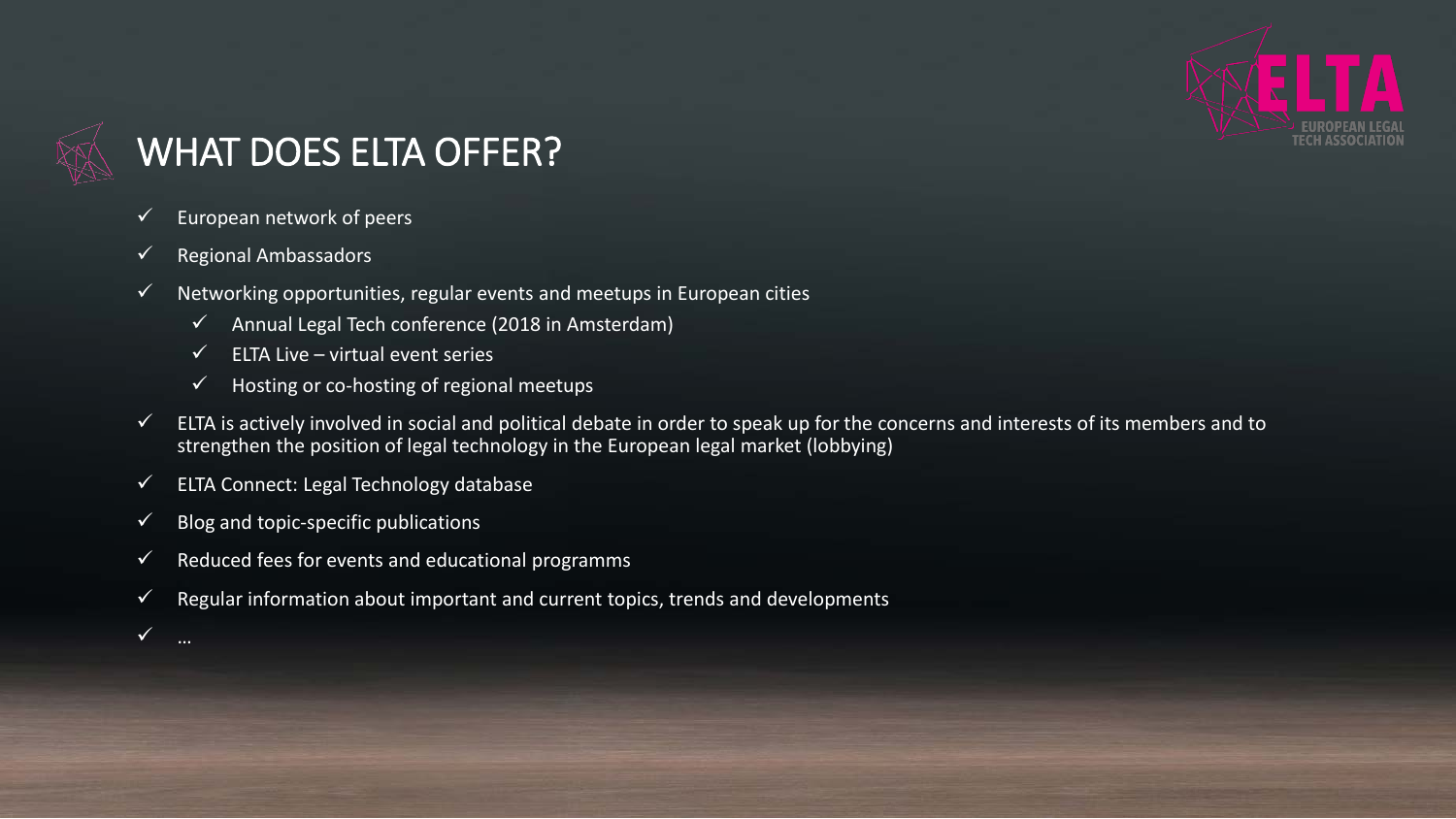

# MEMBERS – FACTS & FIGURES

#### Members: 270

- 145 Individual Members
- 125 Corporate Members



# **Country of Origin:**

- Austria
- Belgium
- **Bulgaria**
- Canada
- Croatia
- Cyprus
- Denmark
- Estonia
- Finland
- France
- Germany Greece
- Hungary
- Israel
- Italy
- **Latvia**
- Lithuania
- Luxembourg
- Norway
- Austria
- Poland
- Portugal
- Republic of Macedonia
- Russia
- Spain
- Sweden
- Switzerland
- The Netherlands
- Turkey
- Ukraine
- UK
- USA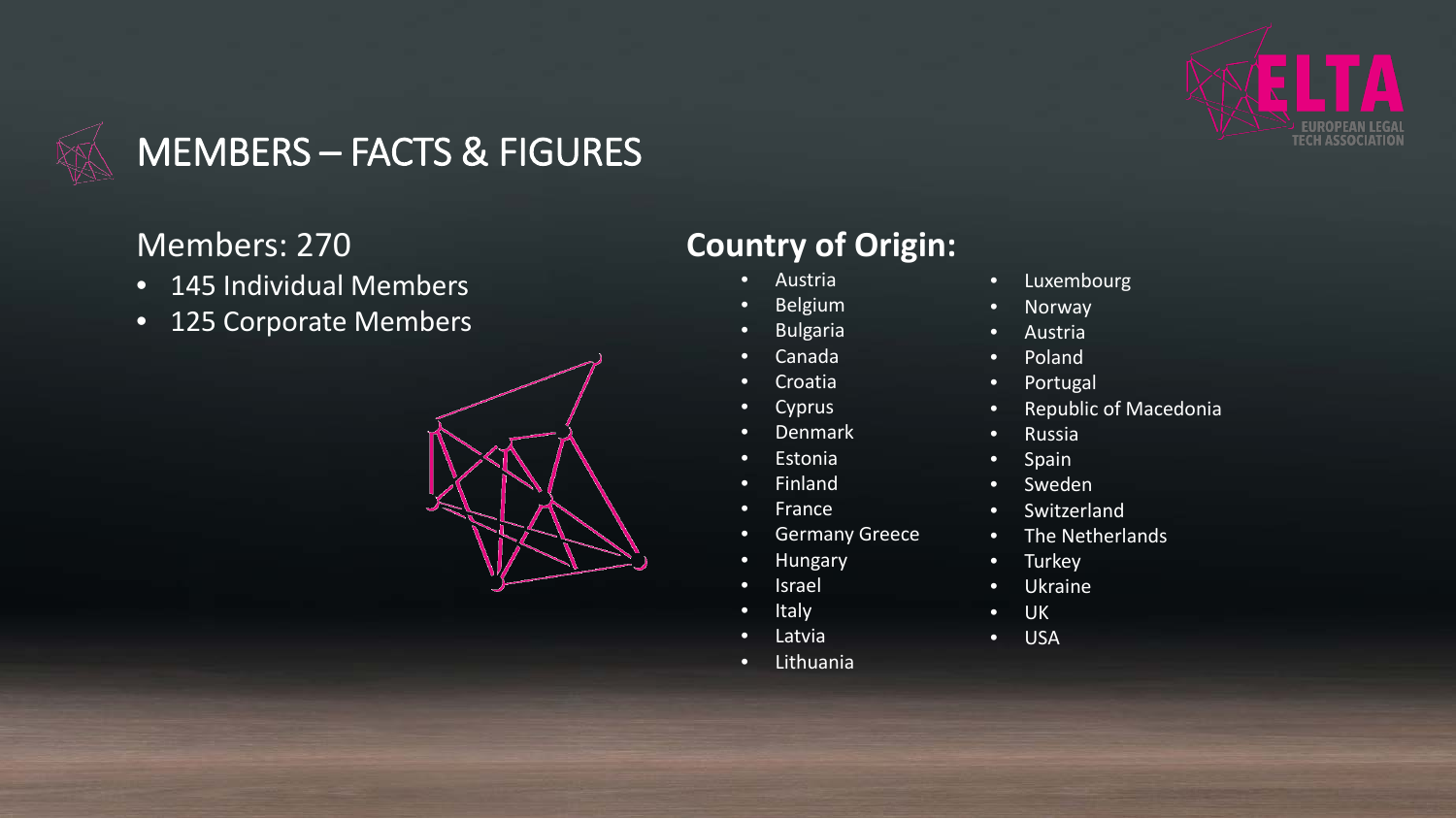

# REGIONAL AMBASSADORS

- The ELTA board envisions that the Ambassador Program will become an international think tank, enabling the association to initiate a cross-border exchange of views, ideas and experiences, as well as working on concrete projects.
- To accomplish this, the ELTA board asked a group of handpicked wellconnected legal tech pioneers from all over Europe and beyond, who volunteered to act as "swinging doors" between their particular country or region and the international level of ELTA.
- Origin of Ambassadors
	- Switzerland

• Finland

- Spain
- Hungary
- Italy
- Israel
- Ukraine
- Turkey
- The Netherlands
- 
- Russia
- Sweden
- Norwey
- Austria
- Estonia
- Bulgaria
- UK
	-



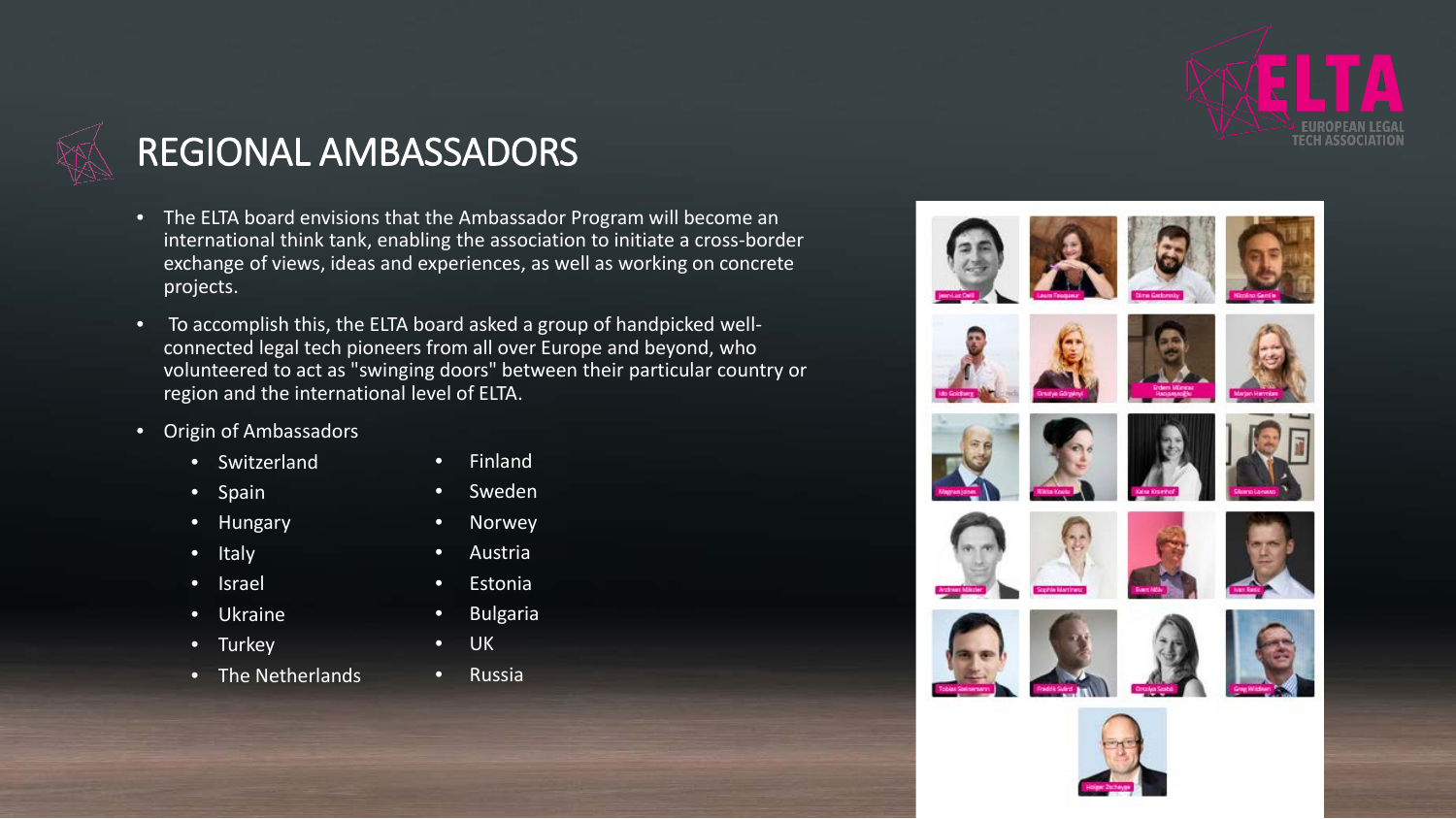



- $\checkmark$  Database that connects people, institutions and companies, who are involved in Legal Technology, on a European level
- $\checkmark$  The curated database is built on a growing community of Legal Technology pioneers throughout Europe and beyond.
- $\checkmark$  ELTA Connect offers contacts, news, invitations to events and job offers.
- $\checkmark$  Open for members and non-members.

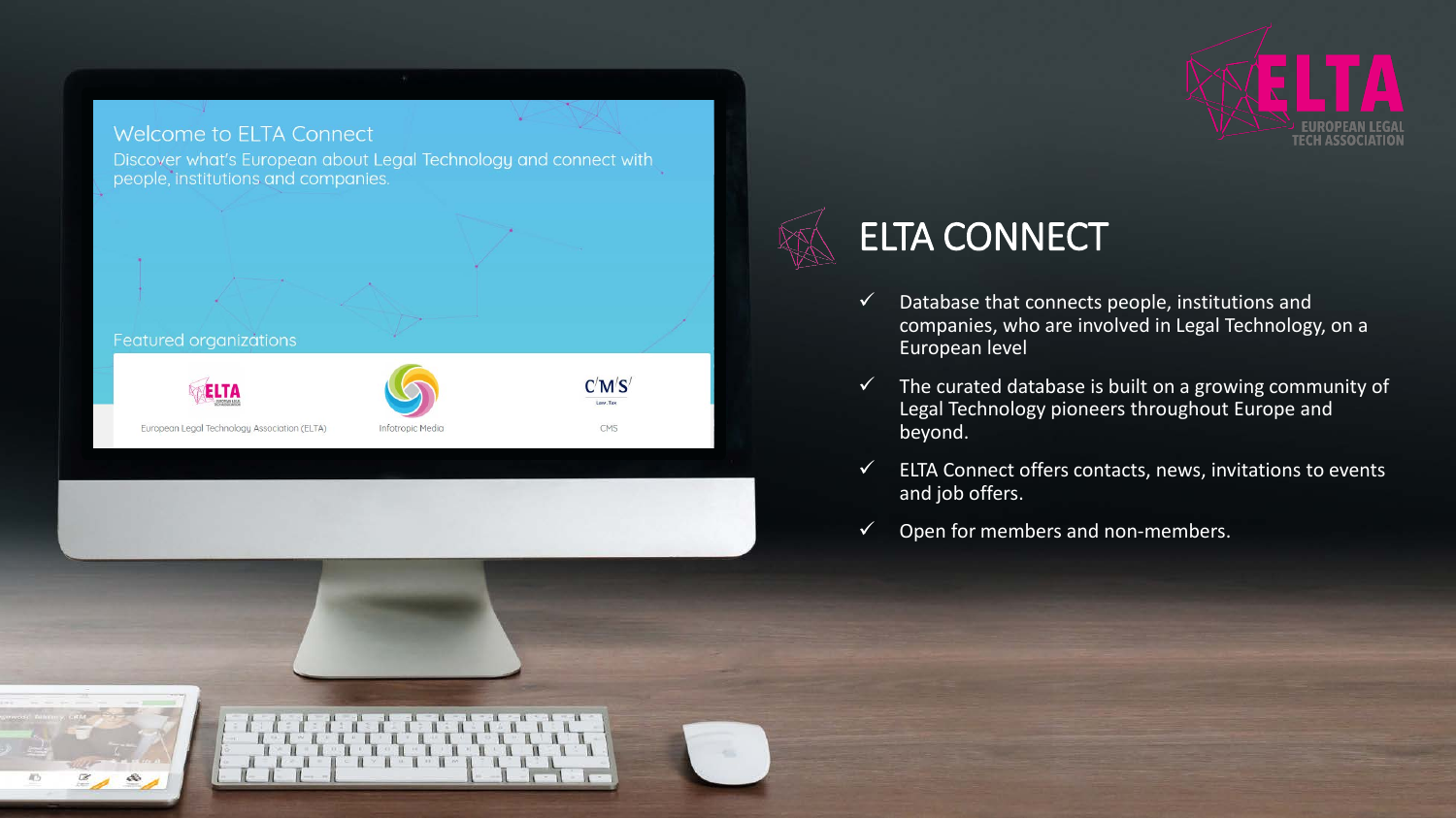

#### **ELTA'S BOARD**















**European Legal Technology Association c/o Spielfeld Digital Hub GmbH Skalitzer Straße 85-86 10997 Berlin Germany Tel. 040 – 30706 – 267 Email: info@lta-online.eu www.legal-tech-association.eu**